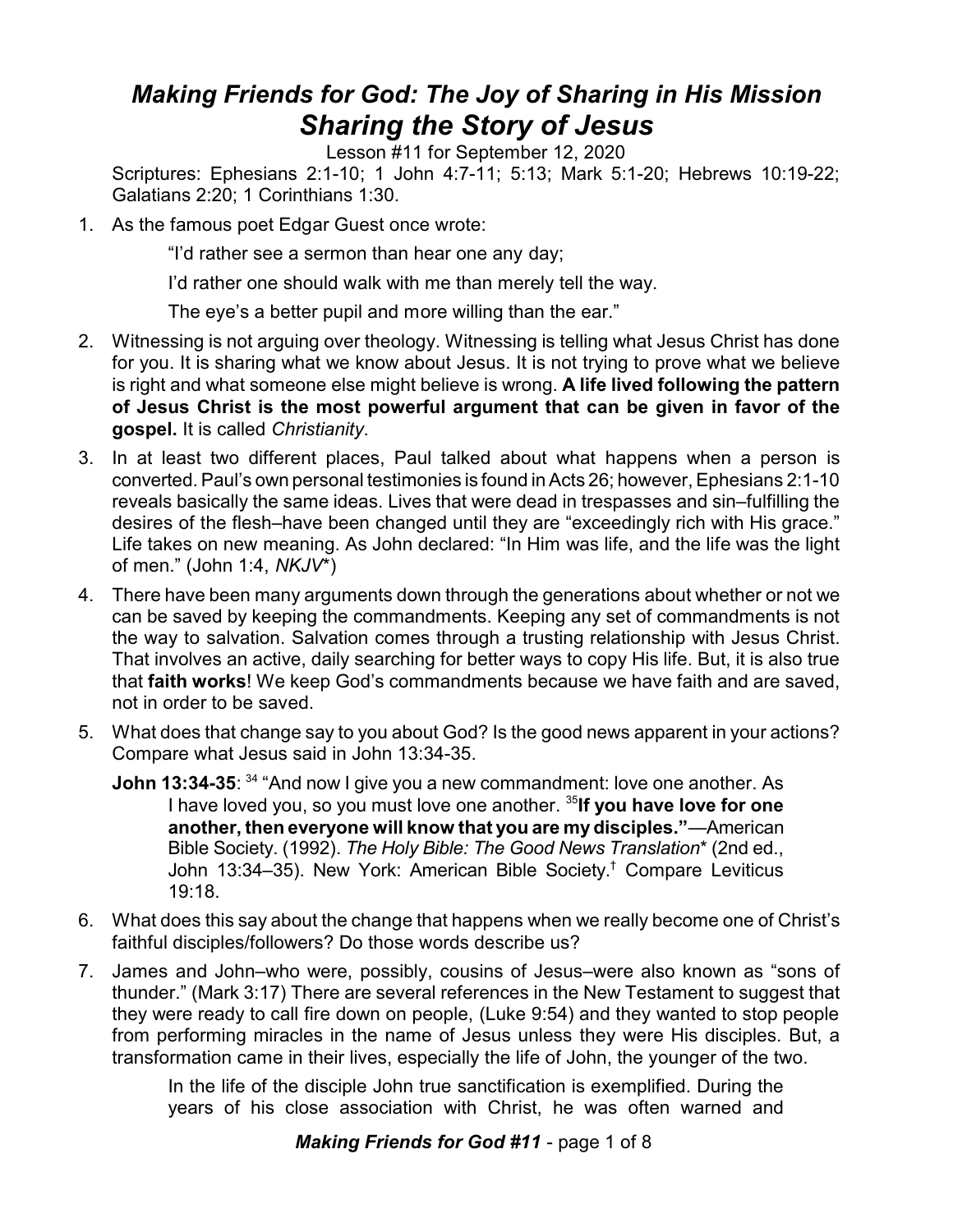cautioned by the Saviour; and these reproofs he accepted. As the character of the Divine One was manifested to him, John saw his own deficiencies, and was humbled by the revelation. Day by day, in contrast with his own violent spirit, he beheld the tenderness and forbearance of Jesus, and heard His lessons of humility and patience. **Day by day his heart was drawn out to Christ, until he lost sight of self in love for his Master.** The power and tenderness, the majesty and meekness, the strength and patience, that he saw in the daily life of the Son of God, filled his soul with admiration. He yielded his resentful, ambitious temper to the molding power of Christ, and divine love wrought in him a transformation of character.—Ellen G. White, *The Acts of the Apostles*\* 557.1.†

**By beholding him we become changed into his divine likeness.**—Ellen G. White, *Review and Herald*,\* January 18, 1881, par. 4.†

- 8. Read 1 John 1:1-4; 3:1; 4:7-11; 5:1-5. In these verses it is clear that John recognized a very clear distinction between those who knew God and were transformed *versus* those who did not know God and were people of this world. True disciples/children of God not only love God supremely but also their neighbors as themselves. They also obey God's commandments.
- 9. But, we must not try to use force to convince people of the gospel.

**The exercise of force is contrary to the principles of God's government; He desires only the service of love; and love cannot be commanded; it cannot be won by force or authority. Only by love is love awakened.**—Ellen G. White, *The Desire of Ages*\* 22.1.†

The badge of Christianity is not an outward sign, not the wearing of a cross or a crown, but it is that which reveals the union of man with God. By the power of His grace manifested in the transformation of character the world is to be convinced that God has sent His Son as its Redeemer. No other influence that can surround the human soul has such power as the influence of an unselfish life. **The strongest argument in favor of the gospel is a loving and lovable Christian.**—Ellen G. White, *Ministry of Healing*\* 470.1.†

- 10. Jesus was a part of three "missionary journeys" during which He sent His disciples out to practice their skills in Galilee. In the first and second missionary journeys, He took the disciples with Him, and they learned of Him before He sent them out on their own, on their third missionary journey. He also sent out other missionaries. Those missionaries were not from among His disciples. They were not even among His longtime followers. The first missionaries He sent out on their own were the former demoniacs, Gentiles from the region of Perea. They had been with Jesus for only a few hours. But, the power of Jesus had caused an enormous change in their lives. (See Matthew 8:28-29 and Mark 5:1-5.)
- 11. The interchange between Jesus and those demoniacs was quite remarkable. He/they were full of demons! And when Jesus cast the demons out, He allowed them to go into a herd of pigs which rushed down the hillside and drowned in the Sea of Galilee. If you were a Pharisee or even just a conservative Jew, would you drink water from or eat fish that had been taken from the Sea of Galilee after 2000 pigs had drowned there?

**Matthew 8:32-34:** <sup>32</sup> "Go," Jesus told them; so they left and went off into the pigs. The whole herd rushed down the side of the cliff into the lake and was

## *Making Friends for God #11* - page 2 of 8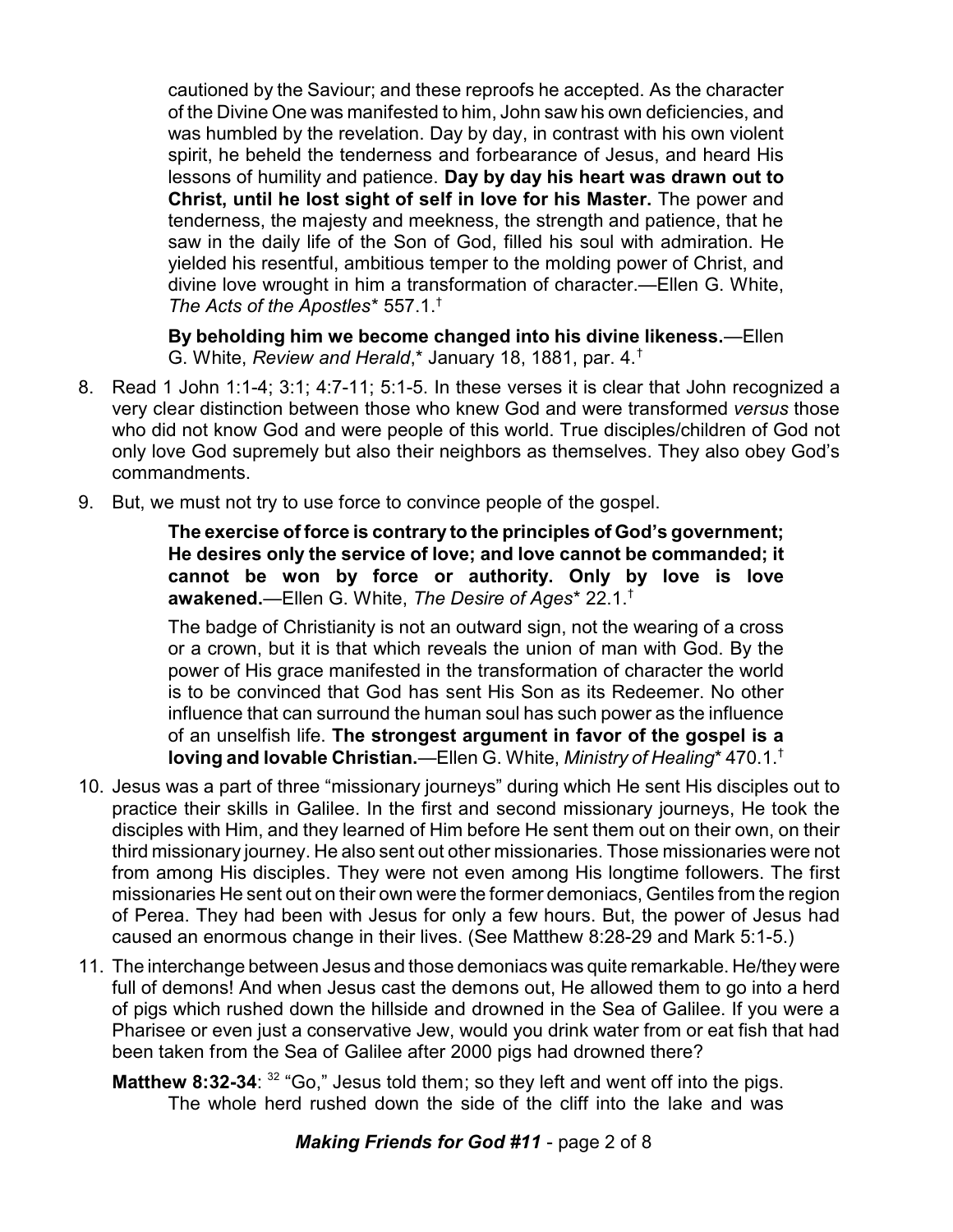drowned.

 $^{\rm 33}$  The men who had been taking care of the pigs ran away and went into the town, where they told the whole story and what had happened to the men with the demons. <sup>34</sup>So everyone from the town went out to meet Jesus; and when they saw him, they begged him to leave their territory.—*Good News Bible*.\*

**Mark 5:13-14:** <sup>13</sup>He let them go, and the evil spirits went out of the man and entered the pigs. The whole herd—about 2,000 pigs in all—rushed down the side of the cliff into the lake and was drowned.

<sup>14</sup> The men who had been taking care of the pigs ran away and spread the news in the town and among the farms. People went out to see what had happened.—*Good News Bible*.\*

12. This former demoniac (and he probably had a companion [See Matthew 8:28-34.]) was the first Gentile missionary! Would we have chosen him? There are two very important things to know about this story which few know. These two men had an enormous impact on that mostly-Gentile area, as Ellen White explained.

> Though the people of Gergesa had not received Jesus, He did not leave them to the darkness they had chosen. When they bade Him depart from them, they had not heard His words. They were ignorant of that which they were rejecting. Therefore He again sent the light to them, and by those to whom they would not refuse to listen.

> In causing the destruction of the swine, it was Satan's purpose to turn the people away from the Saviour, and prevent the preaching of the gospel in that region. But this very occurrence roused the whole country as nothing else could have done, and directed attention to Christ. Though the Saviour Himself departed, the men whom He had healed remained as witnesses to His power. **Those who had been mediums of the prince of darkness became channels of light, messengers of the Son of God.** Men marveled as they listened to the wondrous news. A door was opened to the gospel throughout that region. **When Jesus returned to Decapolis, the people flocked about Him, and for three [341] days, not merely the inhabitants of one town, but thousands from all the surrounding region, heard the message of salvation. Even the power of demons is under the control of our Saviour, and the working of evil is overruled for good.**—Ellen G. White, *The Desire of Ages*\* 340.2-3.†

> **But the purposes of Christ were not thwarted. He allowed the evil spirits to destroy the herd of swine as a rebuke to those Jews who were raising these unclean beasts for the sake of gain. Had not Christ restrained the demons, they would have plunged into the sea, not only the swine, but also their keepers and owners. The preservation of both the keepers and the owners was due alone to His power, mercifully exercised for their deliverance. Furthermore, this event was permitted to take place that the disciples might witness the cruel power of Satan upon both man and beast.** The Saviour desired His followers to have a knowledge of the foe whom they were to meet, that they might not be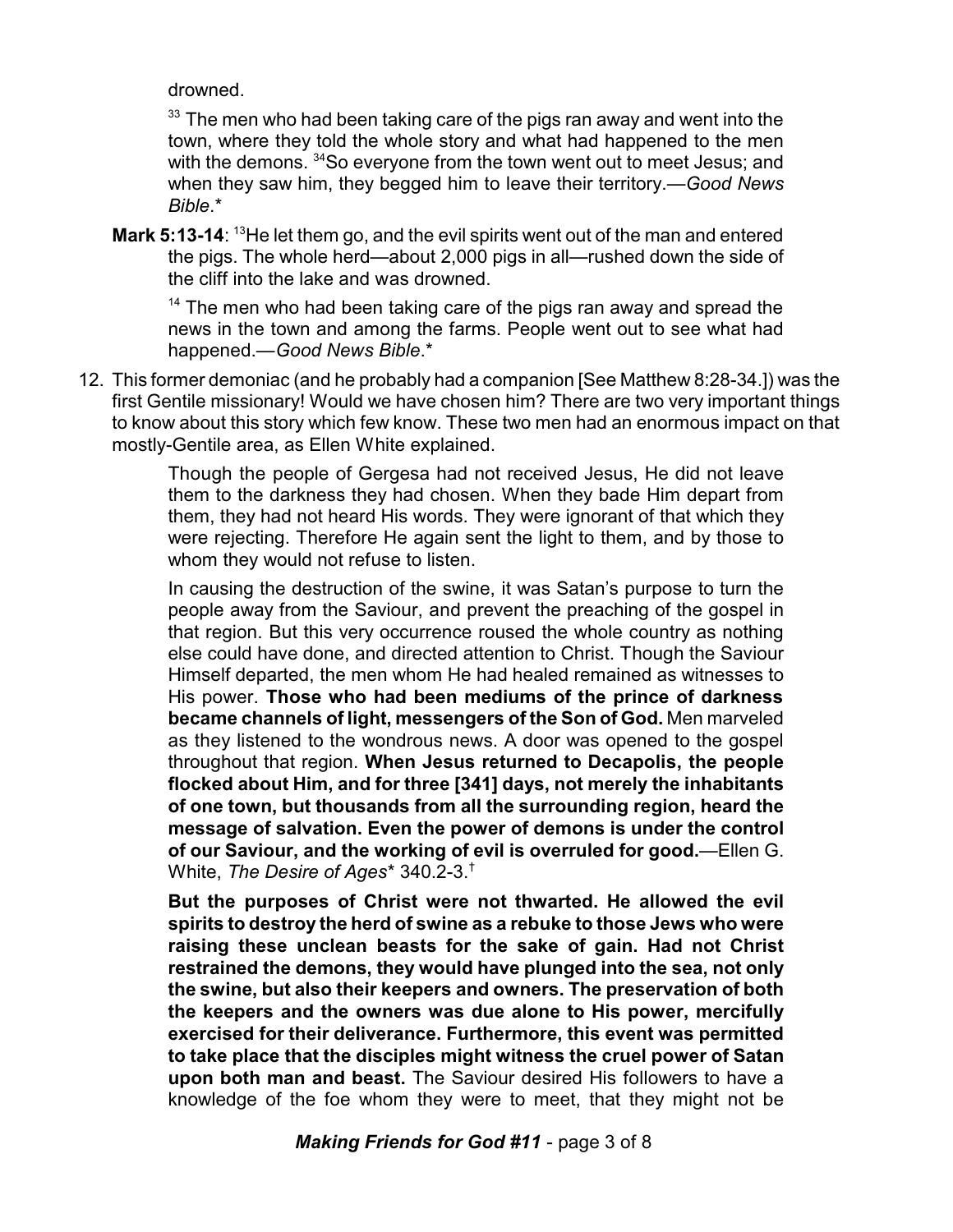deceived and overcome by his devices. It was also His will that the people of that region should behold His power to break the bondage of Satan and release his captives. **And though Jesus Himself departed, the men so marvelously delivered, remained to declare the mercy of their Benefactor.**—Ellen G. White, *The Great Controversy*\* 515.1.†

13. What happened to these men? What did the townspeople find when they went to see what had happened? Would we have chosen him/them? There are two very important things to know about this story that few know.

> For a few moments only these men had been privileged to hear the teachings of Christ. Not one sermon from His lips had ever fallen upon their ears. They could not instruct the people as the disciples who had been daily with Christ were able to do. **But they bore in their own persons the evidence that Jesus was the Messiah. They could tell what they knew; what they themselves had seen, and heard, and felt of the power of Christ. This is what everyone can do whose heart has been touched by the grace of God.**—Ellen G. White, *The Desire of Ages*\* 340.1.†

- 14. The demoniacs became new men, transformed by the power of Christ. The townspeople found them sitting at the feet of Jesus, listening to every word from the Master's mouth. We should note that Matthew's Gospel says that there were two demoniacs delivered while Mark's Gospel focuses the story on only one of the two. However, the point is, Jesus restored them physically, mentally, emotionally, and spiritually.
- 15. Obviously, the changed demoniac, this new convert, wanted to stay with Jesus; but, what did Christ tell him to do?
	- **Mark 5:18-20**: <sup>18</sup> As Jesus was getting into the boat, the man who had had the demons begged him, "Let me go with you!"

<sup>19</sup> But Jesus would not let him. Instead, he told him, "Go back home to your family and tell them how much the Lord has done for you and how kind he has been to you."

 $^{20}$  So the man left and went all through the Ten Towns, telling what Jesus had done for him. And all who heard it were amazed.—*Good News Bible*.\*

- 16. Did those former demoniacs somehow find out that Jesus was coming back to their territory? Their testimonies prepared Decapolis, ten cities on the shores of the Sea of Galilee, to receive the teachings of Jesus. This is the power of personal testimony.
- 17. In addition to all that we have seen that resulted from the witness of this/these one/two demoniac(s), we need to note that when the Christians, following the instructions of Jesus, (Matthew 24:15-21; Mark 13:14-20; Luke 21:20-24) fled from Jerusalem after the first attack from the Romans in 66 A.D., they established a new Christian headquarters at Pella in that same Gentile territory where the demoniacs first testified to those Gentile people. Did the disciples have any idea why they were crossing the Sea of Galilee into Gentile territory? Notice that in the verses listed above in Matthew, Jesus considered Daniel to be a prophet.
- 18. Do you feel assured of your salvation? Can you say with confidence, "I am saved"?
- 19. Read 1 John 5:11-13 and 1 Corinthians 15:1-2. If we do not have the salvation of Jesus in our lives, how can we share it with others? As a wise, old preacher once said: "When I

## *Making Friends for God #11* - page 4 of 8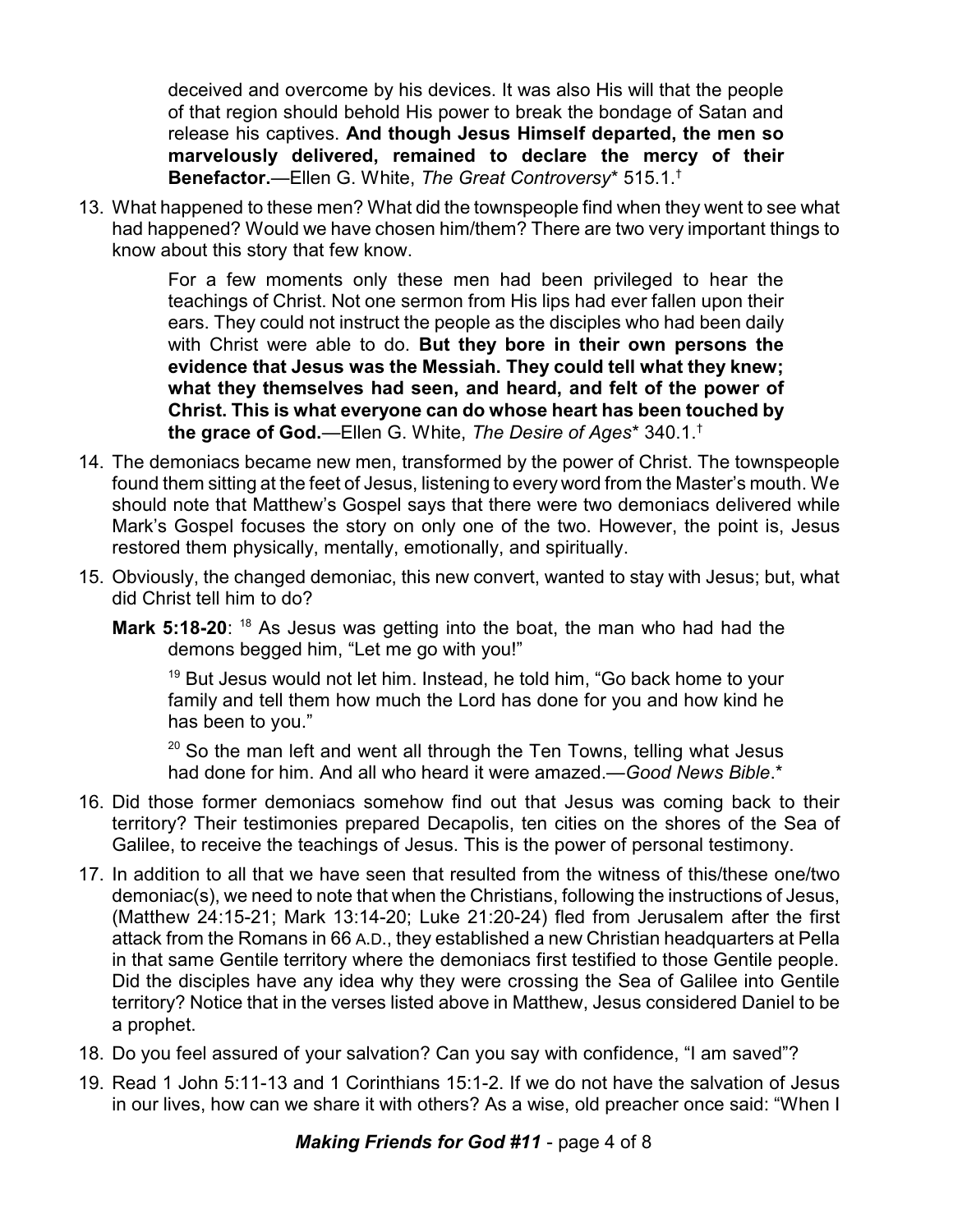look at myself, I see no possibility of being saved. When I look at Jesus, I see no possibility of being lost."

- 20. Luke 15:7,10 assure us that when we correctly represent Jesus Christ before others and they are attracted to the gospel, there is rejoicing in heaven. Could you make heaven rejoice?
- 21. Read Romans 5:1; 8:1. Is it possible for someone who has once been saved–and apparently been a faithful church member–to fall away? See 2 Peter 2:18-22; Hebrews 3:6; and Revelation 3:5; and chapter 29 of *The Great Controversy*.
	- **Galatians 2:20-21:** <sup>20</sup>So that it is no longer I who live, but it is Christ who lives in me. This life that I live now, I live by faith in the Son of God, who loved me and gave his life for me. <sup>21</sup>I refuse to reject the grace of God. But if a person is put right with God through the Law, it means that Christ died for nothing!—*Good News Bible*.\*
- 22. Having said all of that, we need to recognize that it is still a narrow road that we are entering.
	- **Luke 9:23**: And he said to them all, "Anyone who wants to come with me must forget self, take up their cross every day, and follow me."—*Good News Bible*.\*
- 23. Did the disciples have any idea of what Jesus was talking about when He mentioned a cross? Taking up one's cross is not easy, nor is it necessarily enjoyable. We may have to give up cherished desires and lifelong habits. But, when all is said and done and we have learned to live the new Christian life, the rewards far outweigh the pain.
- 24. Many martyrs will tell us their stories when we get to the better land; they will make it clear that they paid the ultimate sacrifice that they could pay. But, they will immediately turn to tell us: "But, it was all worth it because of what Christ has done for me." See John 1:12; 10:10; 14:27; and 1 Corinthians 1:30.
- 25. Can you think of certain times in your life when Christ has made a huge impact? You may have been a Christian, at least in name, all of your life. Do you feel that you have made many sacrifices for God and the gospel?
- 26. Read Mark 5:25-34. This is the story of the woman with a 12-year history of bleeding. She managed to get close enough to Jesus just to touch the edge of His cloak, and she was instantly healed. Jesus recognized her faith and told her to go in peace.

The wondering crowd that pressed close about Christ realized no accession of vital power. But when the suffering woman put forth her hand to touch Him, believing that she would be made whole, she felt the healing virtue. So in spiritual things. To talk of religion in a casual way, to pray without soul hunger and living faith, avails nothing. A nominal faith in Christ, which accepts Him merely as the Saviour of the world, can never bring healing to the soul. The faith that is unto salvation is not a mere intellectual assent to the truth.... It is not enough to believe *about* Christ; we must believe *in* Him. The only faith that will benefit us is that which embraces Him as a personal Saviour; which appropriates His merits to ourselves....

Our confession of His faithfulness is Heaven's chosen agency for revealing Christ to the world. We are to acknowledge His grace as made known

*Making Friends for God #11* - page 5 of 8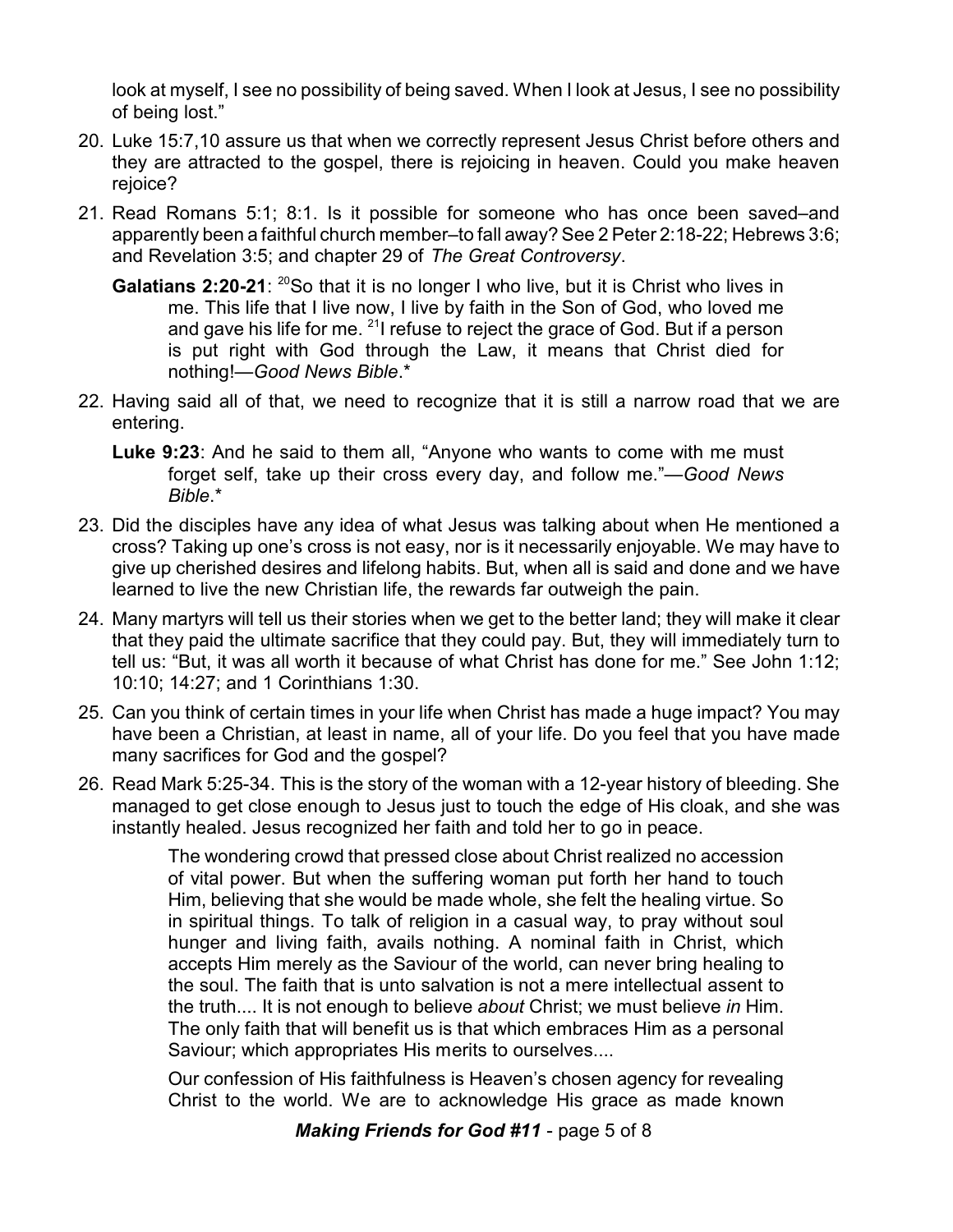through the holy men of old; but that which will be most effectual is the testimony of our own experience. We are witnesses for God as we reveal in ourselves the working of a power that is divine. Every individual has a life distinct from all others, and an experience differing essentially from theirs. God desires that our praise shall ascend to Him, marked by our own individuality. **These precious acknowledgments to the praise of the glory of His grace, when supported by a Christ-like life, have an irresistible power that works for the salvation of souls.**—Ellen G. White, *The Desire of Ages*\* 347.1-3.†§

- 27. Think of stories that are powerful witnesses to the truth of the gospel. What gives those stories their power? Think of Paul and his appeal to Agrippa as recorded in Acts 26. He first described what his life was like as one of the honored Pharisees. Then, he described his experience on the Damascus road. Finally, he talked about the new life he was living.
- 28. When we explain what Jesus has done for us, someone might ask, "But how does that affect me?" Each personal testimony to the powerful effect of the gospel is a proof of what is possible.
- 29. When giving our testimonies, we should avoid talking about vivid details of our sinful behaviors in the past. We should also avoid claiming all sorts of righteous actions in the present.
- 30. Witnessing is not intended to be easy. It might even seem like a laborious task if you are doing it just because you think you have to. But, to someone who has a strong faith relationship with Jesus Christ and loves Him, it will be a loving response.
- 31. We need to recognize that if we are true Christians, we have been born again. We have enjoyed a transformative experience.
	- **Ephesians 2:13-14:** <sup>13</sup>But now, in union with Christ Jesus, you who used to be far away have been brought near by the blood [Footnote in electronic version: *by the blood of Christ*; or *by the sacrificial death of Christ*] of Christ. <sup>14</sup>For Christ himself has brought us peace by making Jews and Gentiles one people. With his own body he broke down the wall that separated them and kept them enemies.—*Good News Bible*.\*‡§
- 32. Surrounding the temple in Jerusalem, there was a strong barrier about four and one-half feet high with 13 large stone slabs on which a warning was written in both Greek and Latin, telling Gentiles or any foreigners that if they proceeded beyond that wall, it was at the risk of their lives. (See "Jerusalem temple barrier" on Google Images.)

"There was a partition made of stone. . . . Its construction was very elegant; upon it stood pillars, at equal distances from one another, declaring the law of purity, some in Greek, and some in Roman letters that 'no foreigner should go within that sanctuary.' "—Flavius Josephus, *History of the Jewish War* (5.5.2), quoted in NIV, *Archaeological Study Bible* (Grand Rapids, MI: Zondervan Publishers, 2005), p. 1917.—[as quoted in *Adult Teachers Sabbath School Bible Study Guide*\* 146].‡§

33. In effect, the Jews were saying that Gentiles had no access to the presence of God in the Jewish sanctuary. However, Christ did away with all such distinctions. The gospel is for everyone; salvation is for everyone. That Ethiopian eunuch to whom Philip preached would not have been allowed into the Jewish temple. But, apparently, since he was willing to pay enough money, they sold him a scroll of Isaiah. See Acts 8:26-40.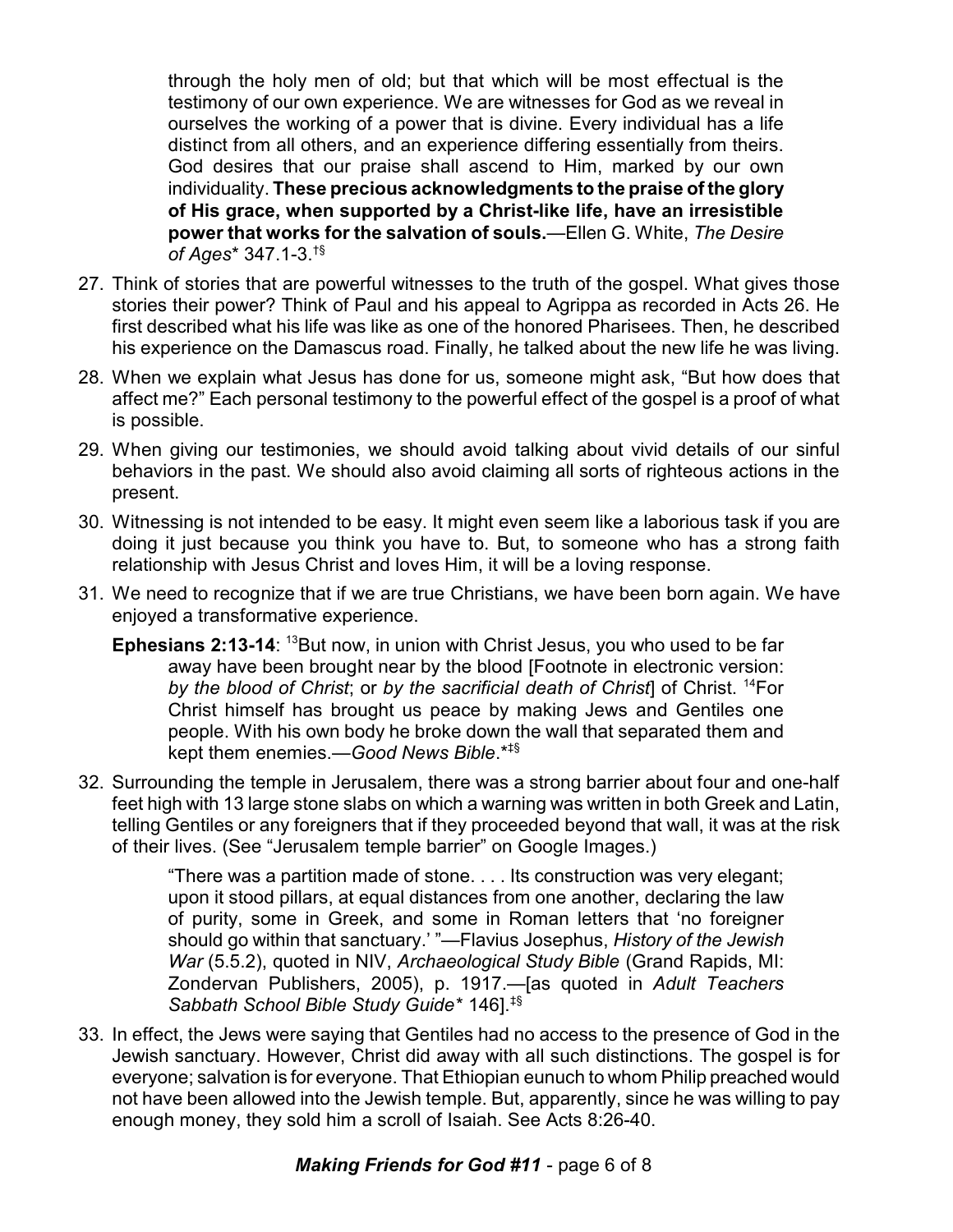34. We have talked about the changes that took place in the life of John. In his later years, John was so kind and gentle and spoke the gospel with such love that one writer has said, "John wrote with his pen dipped in love."

> Love is a heavenly attribute. The natural heart cannot originate it. This heavenly plant only flourishes where Christ reigns supreme. Where love exists, there is power and truth in the life. Love does good, and nothing but good. Those who have love bear fruit unto holiness, and in the end everlasting life.—Ellen G. White, *The Youth's Instructor*,\* January 13, 1898, par. 9. Compare *7SDABC* 952.5; *TMK* 167.4.

> **Witnessing is not a spiritual gift given to only a very few people. It is the role of every Christian**. Simply tell what Christ has done for you. Share with others the peace you have found in Jesus. Tell them how Christ gave you purpose in your life. Pray for opportunities to tell those around you the joy you have in following Jesus. Tell them how you grasped His promises by faith and found them to be true. Share answers to your prayers or Bible promises that are meaningful to you. You will be surprised at how others will respond to a faith that is genuine....

> If someone asked you the question, "Do you have eternal life?" how would you respond? Would your answer be vague or certain? Would you say, "I sure hope so" or "I wish I knew" or "I am not certain"? Jesus wants you to have the certainty of eternal life. The apostle John declares that "God has given us eternal life, and this life is in His Son" *(1 John 5:11, NKJV)*. He then adds words too clear to be misunderstood: "He who has the Son has life; he who does not have the Son of God does not have life. These things I have written to you who believe in the name of the Son of God, that you may know that you have eternal life" *(1 John 5:11-13, NKJV)*. As long as we have Jesus Christ living in our lives, the gift of eternal life is ours. He is life, and in Him we have life. It is this assurance that gives power to our witness. Our assurance is not based on our good works or our superior righteousness. It is based on Christ alone, who lives in our lives by the Holy Spirit producing good works through us.—Adult Teachers Sabbath School Bible Study Guide<sup>\*</sup> 147-148.†§

35. Some Seventh-day Adventists have been reluctant to say that they are saved because of what Ellen White wrote in *Christ Object Lessons*.

> Never can we safely put confidence in self or feel, this side of heaven, that we are secure against temptation. **Those who accept the Saviour, however sincere their conversion, should never be taught to say or to feel that they are saved. This is misleading.** Every one should be taught to cherish hope and faith; but even when we give ourselves to Christ and know that He accepts us, we are not beyond the reach of temptation. God's word declares, "Many shall be purified, and made white, and tried." Daniel 12:10. Only he who endures the trial will receive the crown of life. (James 1:12.)—Ellen G. White, *Christ's Object Lessons*\* 155.1.†

36. A careful analysis of that statement reveals that she was speaking in response to those who were claiming that they were "Once saved; always saved." Many have described this claim as "cheap grace"; but, grace was never cheap. It cost the death of our Lord and Savior.